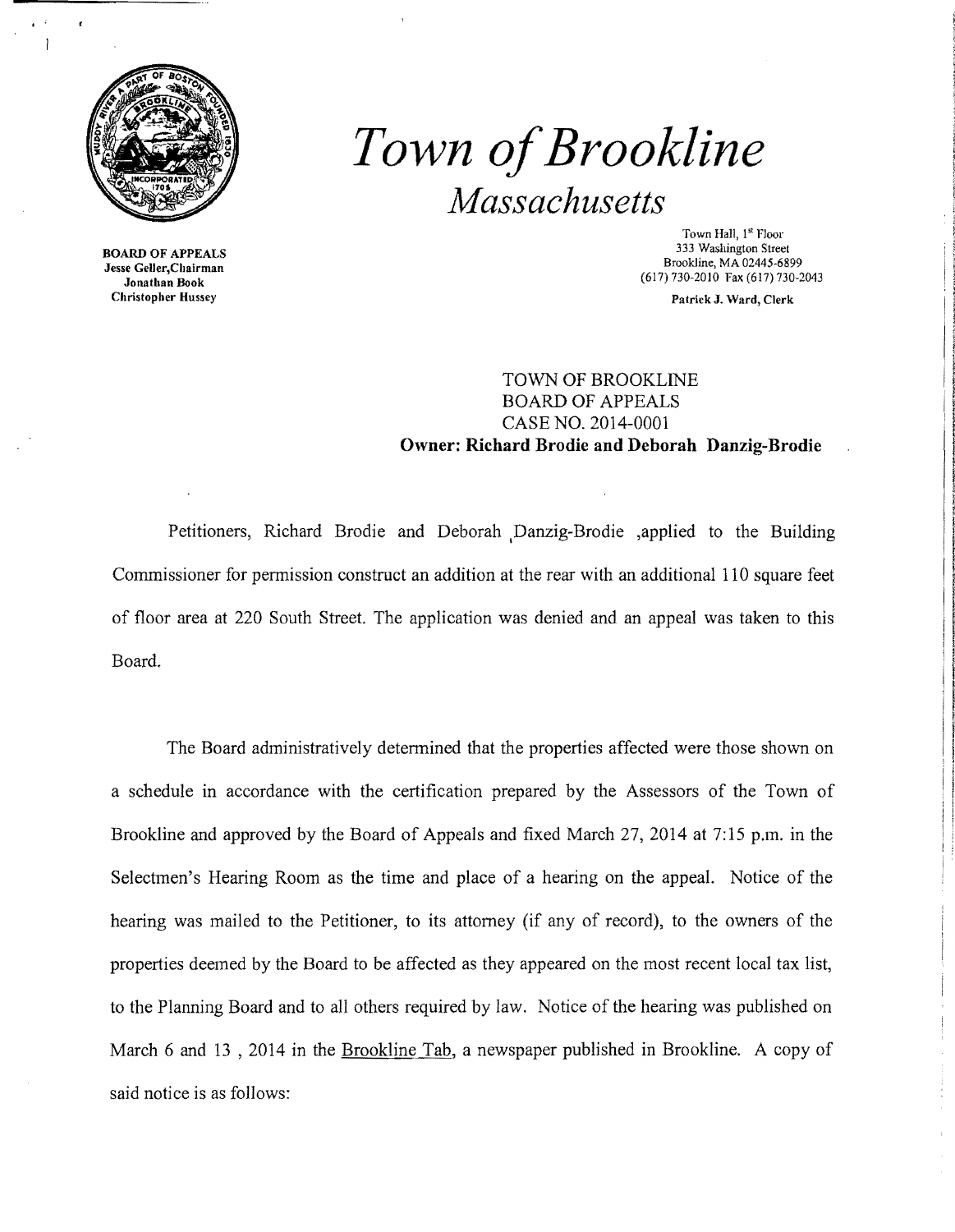## NOTICE OF HEARING

Pursuant to M.G.L. C. 39, sections 23A & 23B, the Board of Appeals will conduct a public hearing to discuss the following case:

Petitioner: SEAN DONOVAN, WOODSMOKE LLC Owner: RICHARD and DEBORAH DANZIG-BRODIE Location of Premises: 220 SOUTH STREET Date of Hearing: MARCH 27, 2014 Time of Hearing:  $07:15$  p.m. Place of Hearing: Selectmen's Hearing Room, 6<sup>th</sup> Floor.

A public hearing will be held for a variance and/or special pennit from

- 1. Section 5.09.2.j; Design Review
- 2. Section 5.22.3.c; Exceptions to Floor Area Ration(FAR) for Residential Units
- 3. Section 5.43; Exceptions to Yard and Setback Requirements
- 4. Section 5.60; Side Yard Requirements
- 5. Section 5.70; Rear Yard Requirements
- 6. Section 8.02.2; Alteration and Extension

Ofthe Zoning By-Law to CONSTRUCT AN ADDITION AT THE REAR FOR AN ADDITIONAL 110 SQUARE FEET OF FLOOR AREA at 220 SOUTH STREET Said premises is in an S-7 (Single Family) Residential District

*Hearings, once opened, may be continued by the Chair to a date and time certain. No further notice will be mailed to abutters or advertised in the TAB. Questions regarding whether a hearing has been continued, or the date and time ofany hearing may be directed to the Zoning Administrator at* 617-734-2134 *or check meeting calendar at: http://calendars.town.brookline.ma.usIMasterTownCalandarl? F ormlD= 158.* 

The Town of Brookline does not discriminate on the basis of disability in admission to, access to, or operations of its *programs, services or activities. Individuals who need aux:iliary aids for effective communication in programs and services ofthe Town ofBrookline are invited to make their needs known to Robert Sneirson, Town ofBrookline, 11 Pierce Street, Brookline, MA 02445. Telephone:* (617) *730-2328; TDD (617)-730-2327; or email at rsneirson@hrooklillema.gov.* 

> Jesse Geller Jonathan Book Christopher Hussey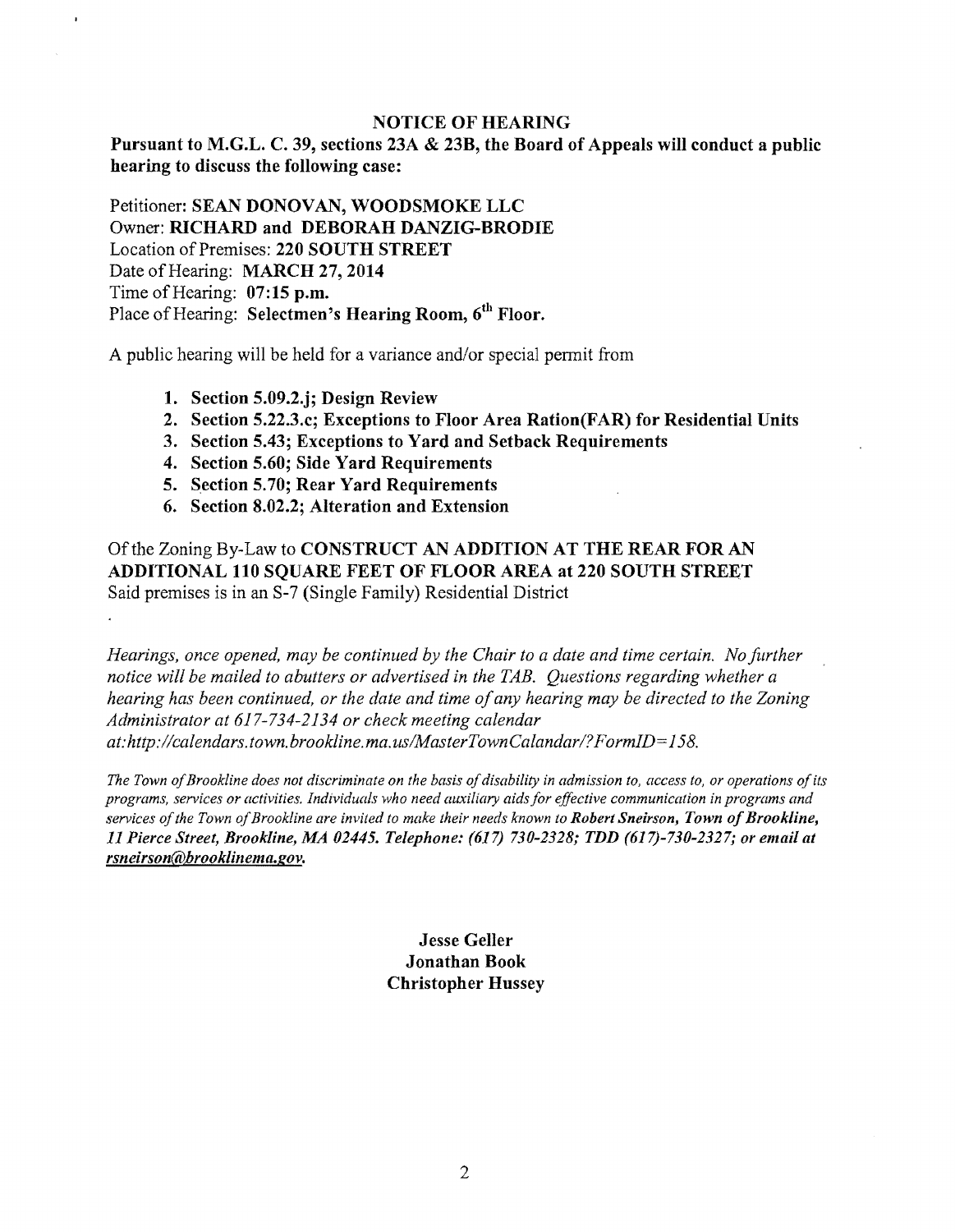At the time and place specified in the notice, this Board held a public hearing. Present at the hearing was Chairman Mark G. Zuroff and Board Members, Johanna Schneider and Avi Liss. Sean Donovan, general contractor for the petitioner, address 58 Erie Avenue, Newton, presented the case.

Mr. Donovan described 220 South Street is a two-story single-family dwelling in a residential neighborhood on the comer of South Street and Ogden Road to the south of Putterham Circle. The dwelling is a Garrison style structure that was built in 1935. There is currently an attached garage on the property located close to the dwelling.

Mr. Donovan said his client, Richard Brodie, is proposing to remove a one and a half story connector between his house and garage and replace it with a two-story connector of 110 square foot. The new floor space will not only connect the garage to the house but will also provide more floor area on the rear of the house at the first and second floor level. He said the proposal is all within the existing setbacks and they are only looking for FAR relief. Chairman Zuroof asked what would be provided for counterbalancing amenities. Mr. Donovan said there would be additional landscaping and cleaning up the existing landscaping.

The Chairman asked if anyone in attendance would like to speak in favor of the petition. No one spoke. The Chairman asked if anyone in attendance would like to speak in opposition to the proposal. No one spoke.

3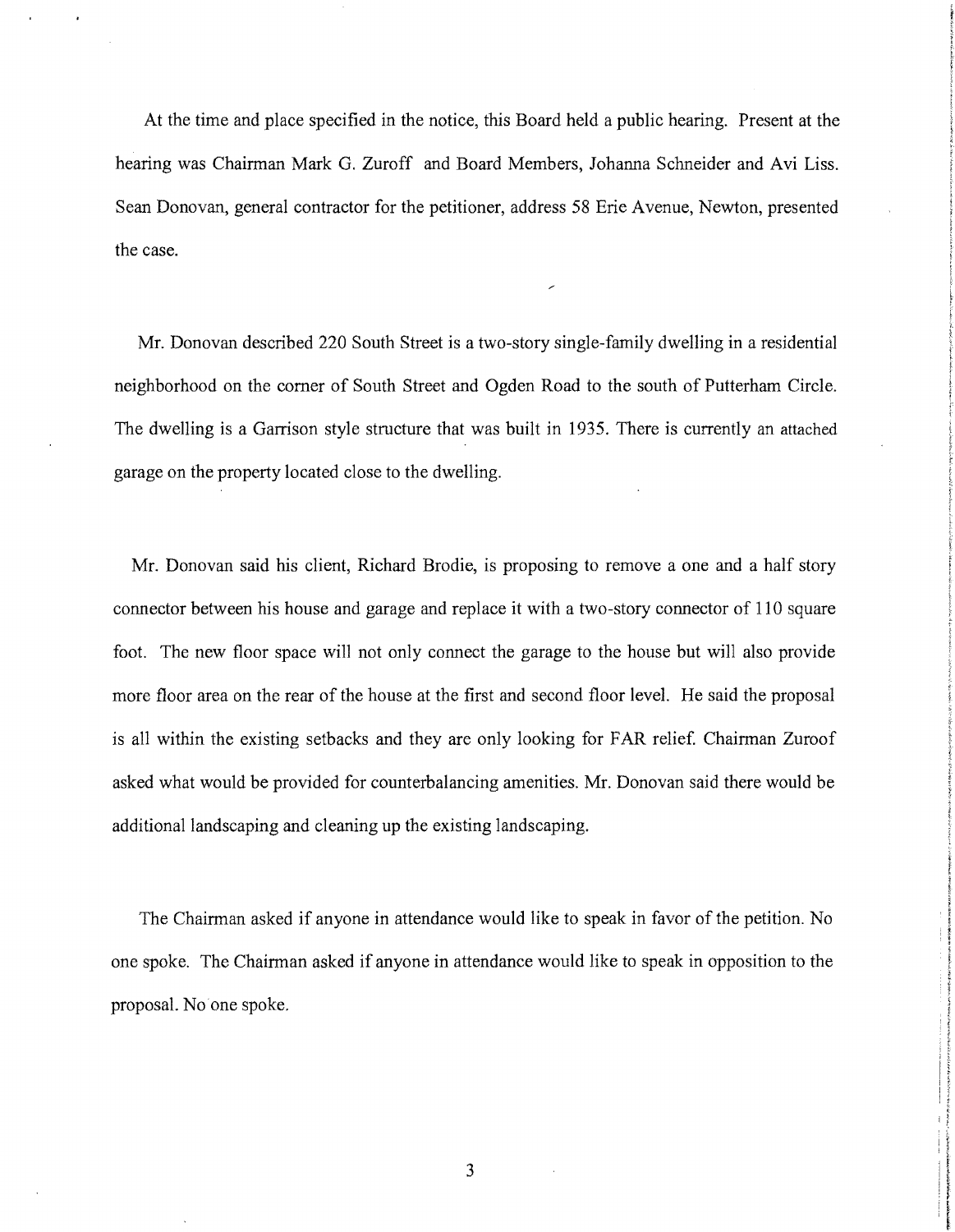The Chairman called upon Tim Richard, Planner, to deliver the comments of the Planning Department:

#### **FINDINGS**

**Section 5.09.2.j** – Design Review: All proposals for exterior additions that require FAR relief under *Section 5.22*, also require a special permit for design review. The applicant has submitted a statement reviewing the applicable Community and Environmental Impact and Design standards listed in *Section 5.09.4.a-n.* The applicable standards are as follows:

*Preservation of Trees and Landscape:* The rear yard is primarily landscaped with grass, with large trees on the perimeter. The addition will not require the removal of trees or a change in grade.

*Relation of Buildings to Environment:* The addition is consistent with the rest of the building's massing, and is not expected to cause any shadows on neighboring properties.

*Relation ofBuildings to the Form of the Streetscape and Neighborhood:* The addition will be between the garage and the dwelling. The addition will not cause a significant change to the streetscape.

*Open Space:* The property will continue to have a large landscaped rear yard after the addition is complete.

**Section 5.22.3.c** – Exceptions to Floor Area Ratio (FAR) for Residential Units

**Section 5.43** - Exceptions to Yard and Setback Regulations

**Section 5.60** - Side Yard Requirements

**Section 5.70** – Rear Yard Requirements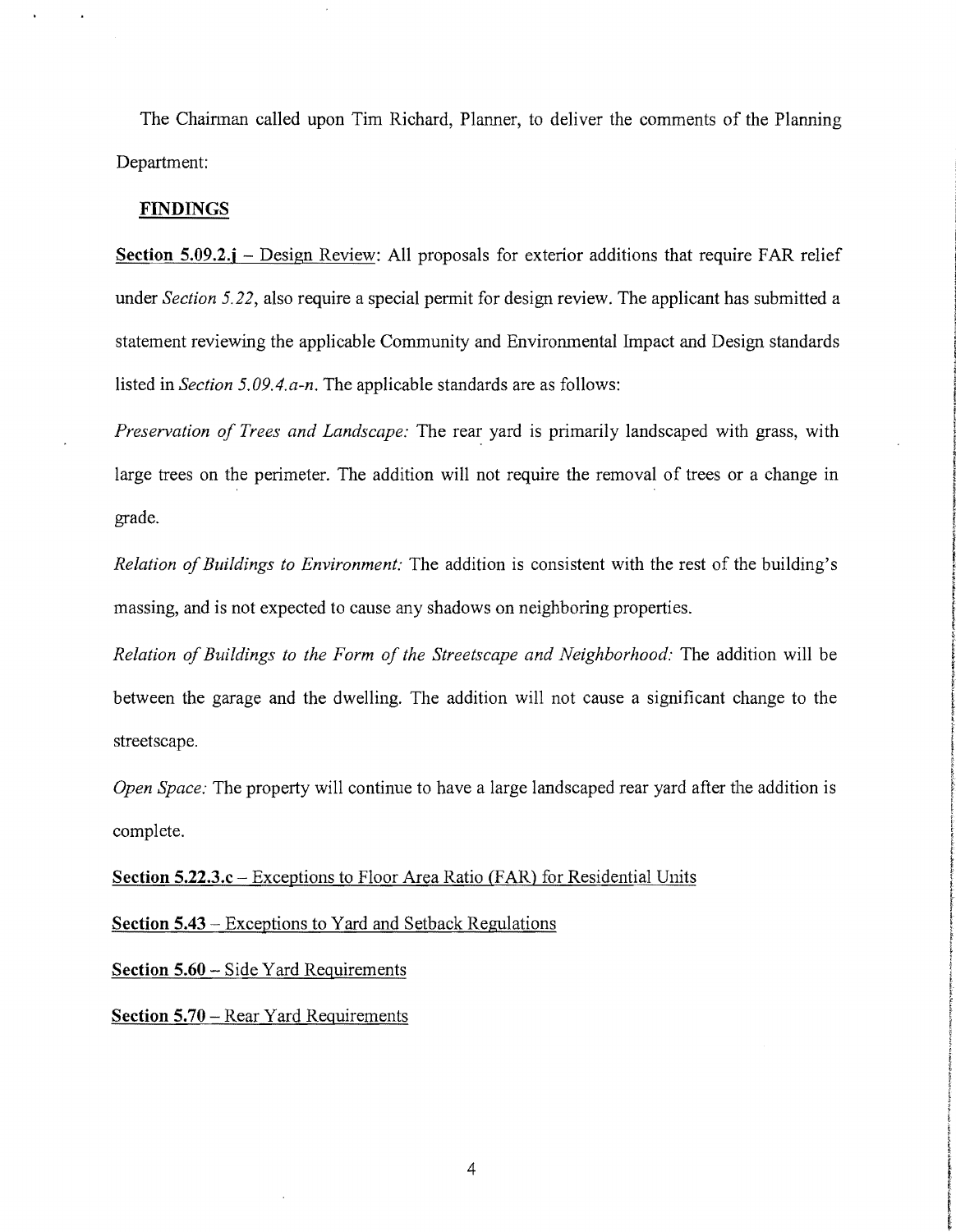| <b>Dimensional Requirements</b> | <b>Allowed</b>  | <b>Existing</b> | Proposed     | Relief               |
|---------------------------------|-----------------|-----------------|--------------|----------------------|
| <b>Floor Area Ratio</b>         | .35             | .405            | .421         |                      |
| <b>FAR Percentage</b>           | 100%            | 115%            | 120%         | Special Permit*      |
| <b>Floor Area</b>               | $2,450$ s.f.    | $2,840$ s.f.    | $2,950$ s.f. |                      |
| <b>Side Yard Setback</b>        | $7.5^\circ$     | י ר             | 71           | Pre-existing<br>non- |
| <b>Rear Yard Setback</b>        | 30 <sup>3</sup> | 22.5'           | 22.5'        | Pre-existing<br>non- |

\*Under Section 5.22.3.c, the Board of Appeals may by special permit allow an increase in floor area for an exterior addition that is less than or equal to 350 square feet, provided that the addition is not more than 150% of the allowed floor area.

\*\* Under Section 5.43, the Board of Appeals may waive by special permit yard and setback requirements if a counterbalancing amenity is provided.

### **Section 8.02.2** - Alteration or Extension

A special permit is required to alter a pre-existing non-conforming structure or use.

The Planning Board is supportive of the proposal to increase the floor area of the dwelling by **110** square feet. The addition is modest and is not anticipated to negatively impact the neighborhood. The design will fit in with the existing dwelling and is expected to be attractive. Relief for the side yard setback was initially thought to be needed because it could not be determined from the plans that the garage was already attached to the house. The Planning Board recommends that the applicant install additional landscaping as a counterbalancing amenity.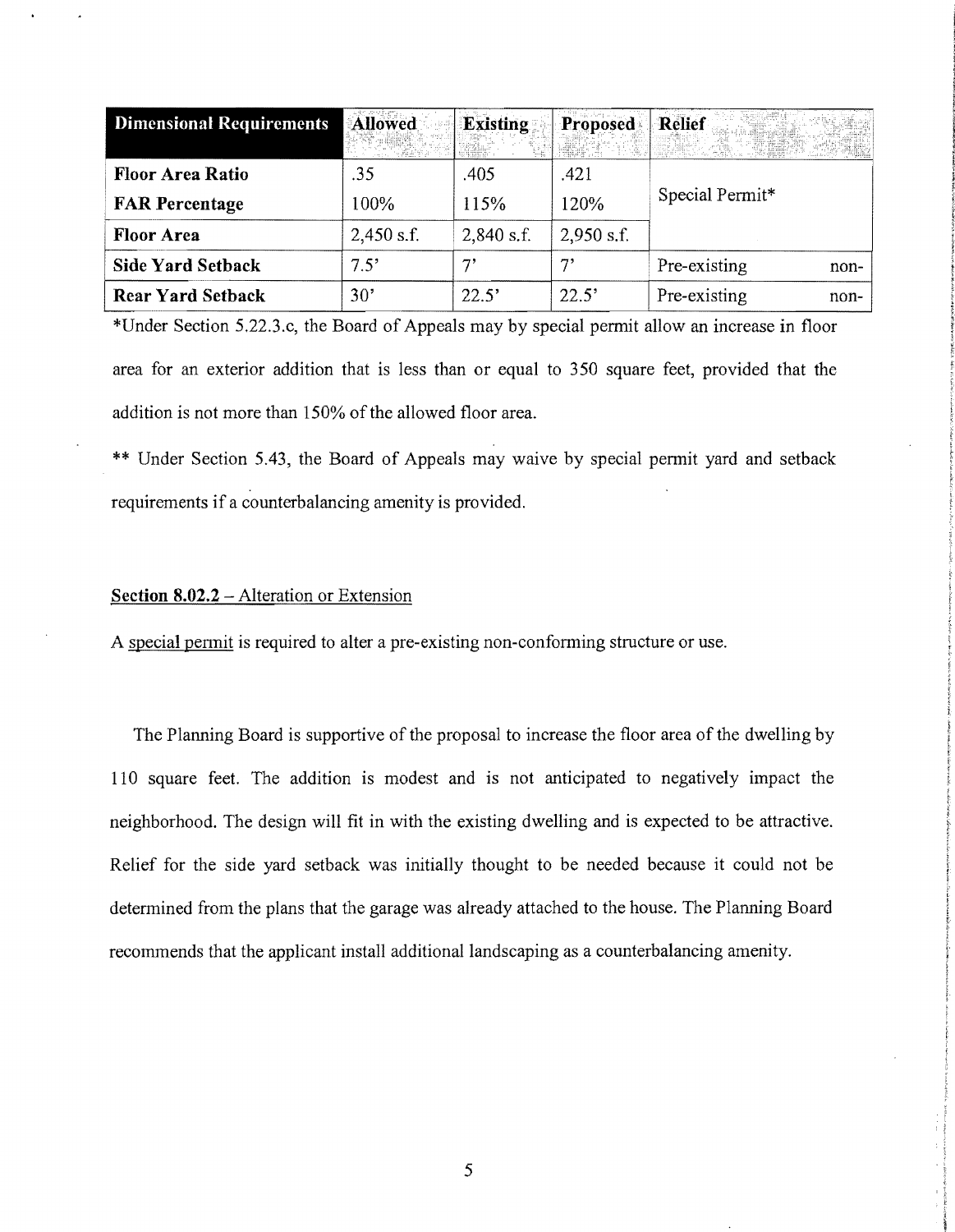**Therefore, the Planning Board recommends approval of the proposal and the plans by the applicant, dated 3/11114, and the site plan by Frank Iebba, dated 10/30/13 , subject to the following conditions:** 

- 1. Prior to issuance of a building pennit, final floor plans and elevations including materials shall be submitted to the Assistant Director for Regulatory Planning for review and approval.
- 2. Prior to issuance of a building permit, a final site plan, indicating any revisions or modifications, shall be submitted to the Assistant Director for Regulatory Planning for review and approval.
- 3. Prior to issuance of a building permit, the applicant shall submit to the Building Commissioner to ensure confonnance to the Board of Appeals decision: 1) a final site plan; 2) final floor plans and elevations, stamped and signed by a registered architect or engineer; and 3) evidence the Board of Appeals decision has been recorded at the Registry of Deeds.

Tim Richard read the comments on behalf of Chief Building Inspector Michael Yanovitch . Mr. Yanovitch said the Building Department does not have any objection to this request. He said the addition is modest and the only relief required is for Floor Area Ration. He said if the Board finds the proposal meets the requirements for the grant of a special permit, the Building Department will work with the petitioner to ensure compliance with the code and any conditions of the grant.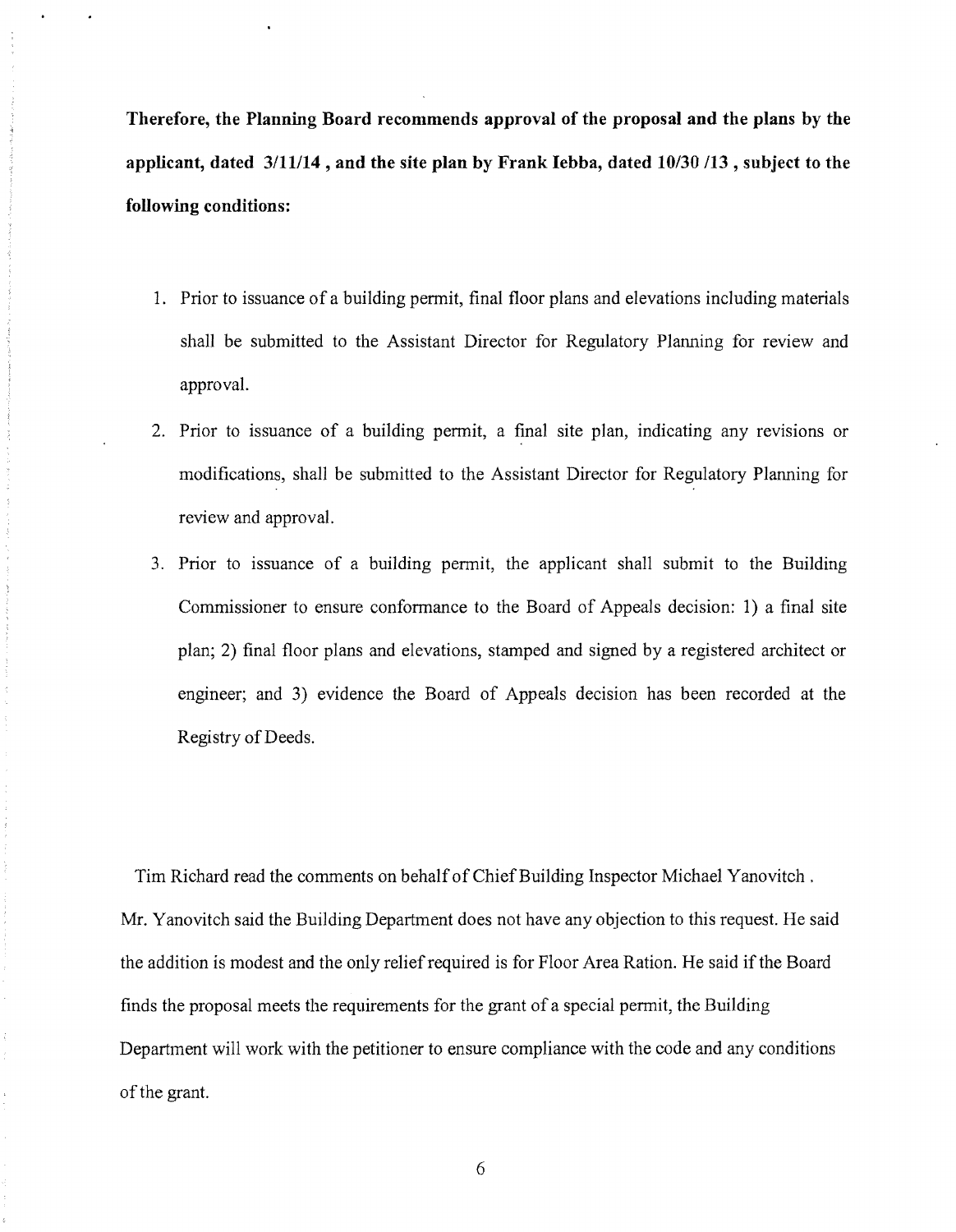The Board deliberated on the merits of special permit relief as requested. The Board voted unanimously that the requirement have been met for the issuance of a special permit under Sections **5.09.2.j, 5.22.3.c and 8.02** of the Zoning By-Law. The Board made the following specific findings pursuant to **Section 9.05 of the of the Zoning By-Law:** 

a. The specific site is an appropriate location for such a use, structure, or condition.

b. The use as developed will not adversely affect the neighborhood.

c. There will be no nuisance or serious hazard to vehicles or pedestrians.

d. Adequate and appropriate facilities will be provided for the proper operation of the proposed use.

Accordingly, the Board voted unanimously to grant the requested relief subject to the following conditions:

- 1. Prior to issuance of a building permit, final floor plans and elevations including materials shall be submitted to the Assistant Director for Regulatory Planning for review and approval.
- 2. Prior to issuance of a building permit, a final site plan, indicating any revisions or modifications, shall be submitted to the Assistant Director for Regulatory Planning for review and approval.

7